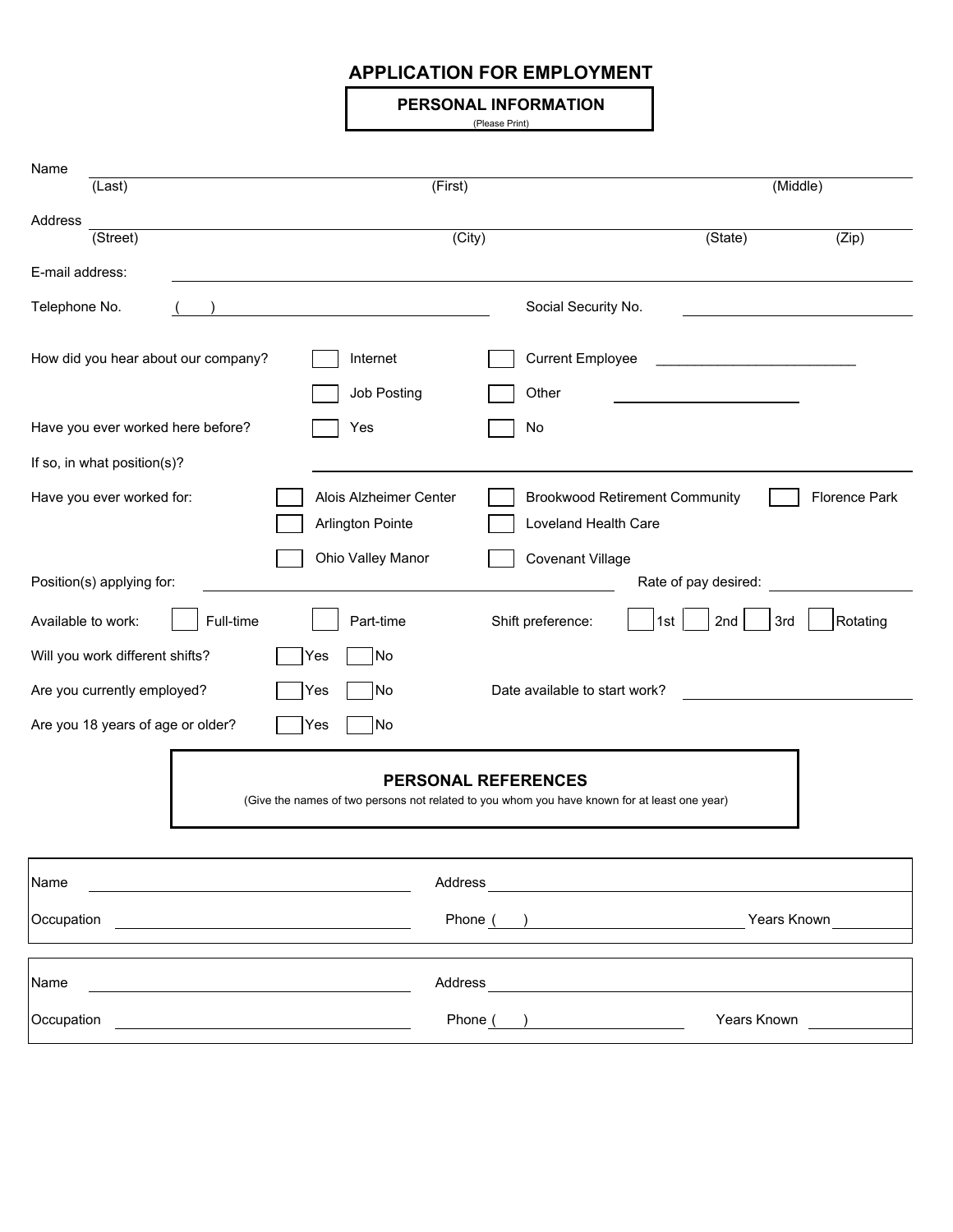## **EDUCATIONAL BACKGROUND**

| <b>Type of School</b>                                  | <b>Name</b> | <b>Course of Study</b>                                    | Did you graduate?                        |  | List Degree or Diploma |  |
|--------------------------------------------------------|-------------|-----------------------------------------------------------|------------------------------------------|--|------------------------|--|
| <b>High School</b>                                     |             |                                                           |                                          |  |                        |  |
| College                                                |             |                                                           |                                          |  |                        |  |
| <b>Business or Trade</b>                               |             |                                                           |                                          |  |                        |  |
| Other                                                  |             |                                                           |                                          |  |                        |  |
|                                                        |             | <b>PREVIOUS WORK EXPERIENCE</b>                           |                                          |  |                        |  |
|                                                        |             | (List last three positions held - list most recent first) |                                          |  |                        |  |
| Name of employer :                                     |             | From                                                      | Dates of Employment:<br>to               |  |                        |  |
|                                                        |             |                                                           | <b>Ending Salary:</b>                    |  |                        |  |
| Telephone No.<br>Position held:<br>Reason for Leaving: |             |                                                           | Supervisor's Name:<br>Name Worked Under: |  |                        |  |
| Name of employer:                                      |             | From                                                      | Dates of Employment:<br>to               |  |                        |  |
|                                                        |             |                                                           | Ending Salary:                           |  |                        |  |
| Telephone No.<br>Position held:<br>Reason for Leaving: |             |                                                           | Supervisor's Name:<br>Name Worked Under: |  |                        |  |
| Name of employer:                                      |             | From                                                      | Dates of Employment:<br>to               |  |                        |  |
|                                                        |             |                                                           | Ending Salary:                           |  |                        |  |
| Telephone No.<br>Position held:                        |             |                                                           | Supervisor's Name:                       |  |                        |  |
| Reason for Leaving:                                    |             |                                                           | Name Worked Under:                       |  |                        |  |

Please explain all periods of unemployment:

Are there any other experiences, skills or qualifications which you feel especially fit you for work with this facility?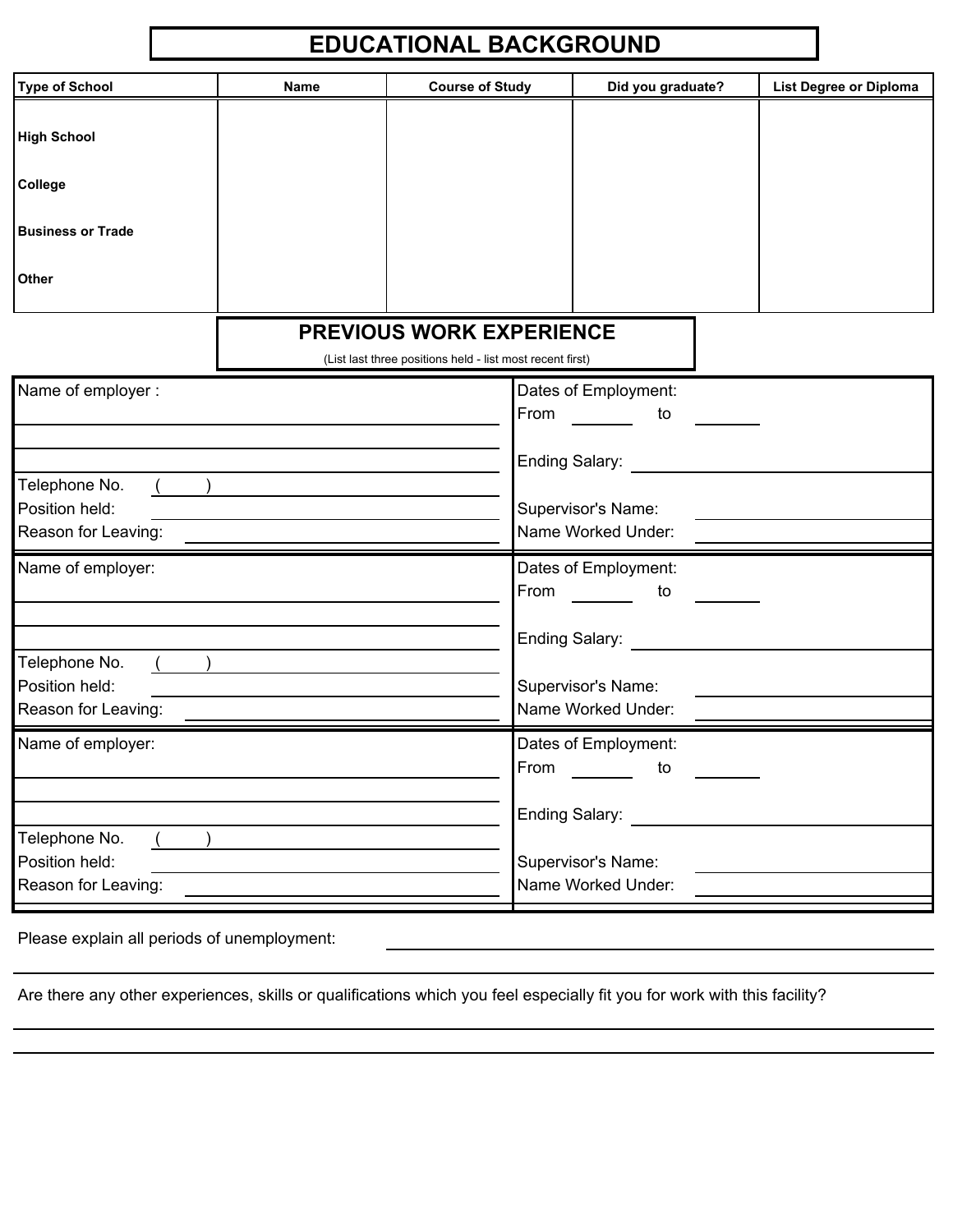## **PRE-EMPLOYMENT BACKGROUND PROFILE**

Are you known to schools/references/employers by any other name(s)? Yes No

If so, please list:

|                                     | If you have ever been convicted of any of the following (this includes, without limitation, pleading guilty, pleading no<br>contest, or having a finding of guilt) please place check mark next to the conviction. |                                                                                                                                    |
|-------------------------------------|--------------------------------------------------------------------------------------------------------------------------------------------------------------------------------------------------------------------|------------------------------------------------------------------------------------------------------------------------------------|
| 2903.01 Aggravated Murder           | 2907.08 Public Indecency                                                                                                                                                                                           | 2913.31 Forgery                                                                                                                    |
| 2903.02 Murder                      | 2907.12 Felonius Sexual Penetration                                                                                                                                                                                | 2913.40 Medicaid Fraud                                                                                                             |
| 2903.03 Voluntary Manslaughter      | 2907.21 Compelling Prostitution                                                                                                                                                                                    | 2913.43 Securing Writings by Deception                                                                                             |
| 2903.04 Involuntary Manslaughter    | 2907.22 Promoting Prositution                                                                                                                                                                                      | 2913.47 Insurance Fraud                                                                                                            |
| 2903.11 Felonius Assault            | 2907.23 Procuring                                                                                                                                                                                                  | 2913.51 Receiving Stolen Property                                                                                                  |
| 2903.12 Aggravated Assault          | 2907.25 Prostitution                                                                                                                                                                                               | 2919.12 Unlawful Abortion                                                                                                          |
| 2903.13 Assault                     | 2907.31 Disseminating Matter Harm to Juvenile                                                                                                                                                                      | 2919.22 Endangering Children                                                                                                       |
| 2903.16                             |                                                                                                                                                                                                                    |                                                                                                                                    |
| Failing to Provide for a            |                                                                                                                                                                                                                    | 2919.24                                                                                                                            |
| <b>Functionally Impaired Person</b> | 2907.32 Pandering Obscenity                                                                                                                                                                                        | Contributing to Unruliness or Delinguency of a Child                                                                               |
| 2903.21 Aggravated Menacing         | 2907.321 Pandering Obscenity Involving a Minor                                                                                                                                                                     | 2919.25 Domestic Violence                                                                                                          |
| 2903.34 Patient Abuse or Neglect    | 2907.322 Pandering Sexually Oriented Matter Involving a<br>Minor                                                                                                                                                   | 2921.36 Prohibition of Conveyance of Certain Items onto<br>Grounds of Detention Facility, Mental Health or<br><b>MRDD Facility</b> |
| 2905.01 Kidnapping                  | 2907.323 Illegal Use of Minor in Nudity-Oriented Material<br>or Performance                                                                                                                                        | 2923.12 Carrying Concealed Weapons                                                                                                 |
| 2905.02 Abduction                   | 2911.01 Aggravated Robbery                                                                                                                                                                                         | 2923.13 Having Weapons while under Disability                                                                                      |

2905.04 Child Stealing 2911.02 Robbery 2905.05 Criminal Child Enticement 2911.11 Aggravated Burglary 2925.02 Corrupting Another with Drugs

2905.11 Extortion 2911.12 Burglary 2925.03 Trafficking in Drugs 2905.12 Coercion 2911.13 Breaking & Entering 2925.04 Cultivate or manufacture drugs

2907.02 Rape 2913.02 Theft, Aggravated Theft

2907.03 Sexual Battery 2913.03 Unauthorized Use of a Vehicle 2907.04 Corruption of a Minor

2907.08 Voyeurism 3716.11 Adulterated Food

2925.06 2925.11 Drug Abuse 2907.05 Gross Sexual Imposition 2913.11 Passing Bad Checks 2925.13 Permitting Drug Abuse 2907.06 Sexual Imposition 2913.21 Misuse of Credit Cards 2925.22 Deception to Obtain Dangerous Drugs 2907.07 Importuning 2925.23 Illegal Processing of Drug Documents Administer, Prescribe, or Dispense Anabolic Steroid

2923.161 Improperly Discharging Firearm at or into Habitation

Use of money to purchase any controlled substance

or School

2926.05

Have you ever been convicted (this includes, without limitation, pleading guilty, pleading no contest or having a finding of guilt)

2913.04 Unauthorized Use of Property; Unauthorized

Access to Computer

of any misdemeanor or felony not listed above? Yes No If yes, please provide the dates for what and where:

| <b>PROFESSIONAL LICENSE AND/OR CERTIFICATIONS</b>                                                               |                                                                               |                         |                         |               |
|-----------------------------------------------------------------------------------------------------------------|-------------------------------------------------------------------------------|-------------------------|-------------------------|---------------|
| Are you currently:                                                                                              | Accredited<br>Certified<br>Licensed<br>or have an interim permit<br>Licensure |                         |                         |               |
| License/Certification                                                                                           | <b>State of Issuance</b>                                                      | <b>Licensing Agency</b> | <b>Expiration Date</b>  | <b>Number</b> |
|                                                                                                                 |                                                                               |                         |                         |               |
| If issuing state is not Ohio, have you applied for reciprocity?<br>Yes<br>l No                                  |                                                                               |                         |                         |               |
| Are you eligible for:                                                                                           | Accreditation                                                                 | Certification           | <b>Temporary Permit</b> |               |
|                                                                                                                 | Licensure                                                                     | Registration            |                         |               |
| If an examination is required, what date are you scheduled to take the exam?                                    |                                                                               |                         |                         |               |
| Has your professional license ever been revoked, suspended or subject to any disciplinary action?<br>Yes<br>No. |                                                                               |                         |                         |               |
| If yes, list where, for what and give dates:                                                                    |                                                                               |                         |                         |               |
|                                                                                                                 |                                                                               |                         |                         |               |